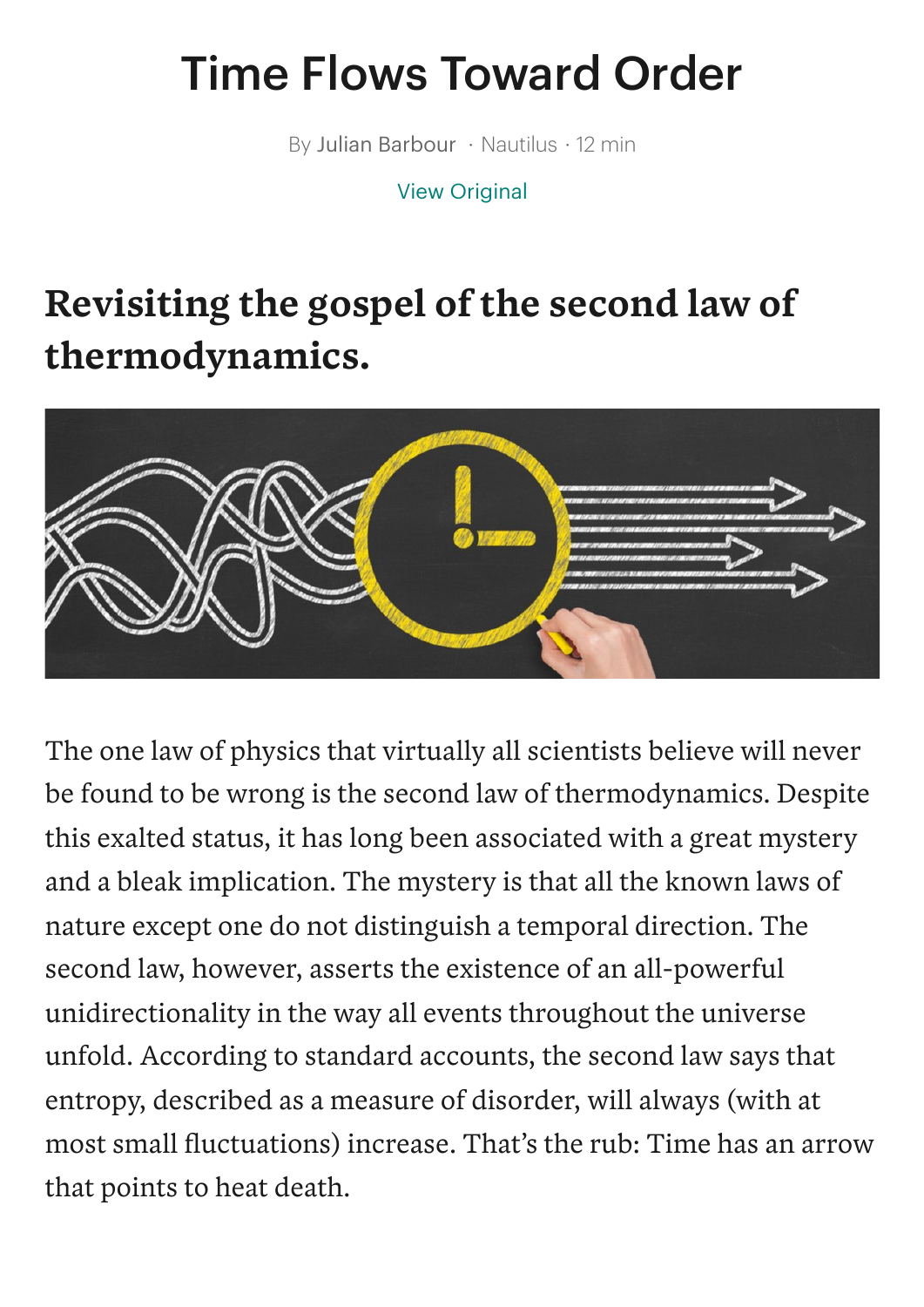Surprisingly, evidence that a more nuanced account is needed is hiding in plain sight: the universe itself. Very soon after the Big Bang, the universe was in an extremely uniform state, which since then has become ever more varied and structured. Even if uniformity equates to order, that initial state was surely bland and dull. And who can see disorder in the fabulously structured galaxies or the colors and shapes of the trees in the fall? In fact, the sequence in which two of the greatest discoveries in science were made resolves the paradox: The second law was discovered eight decades before the expansion of the universe.



ES NOW: Two people walking down opposite sides of Mount Fuji would see the terrain change in much the same way. rbour, the hikers' perceptions offers an apt analogy for how beings on either side of what he calls a "Janus Point" in the would experience moving orderly in time.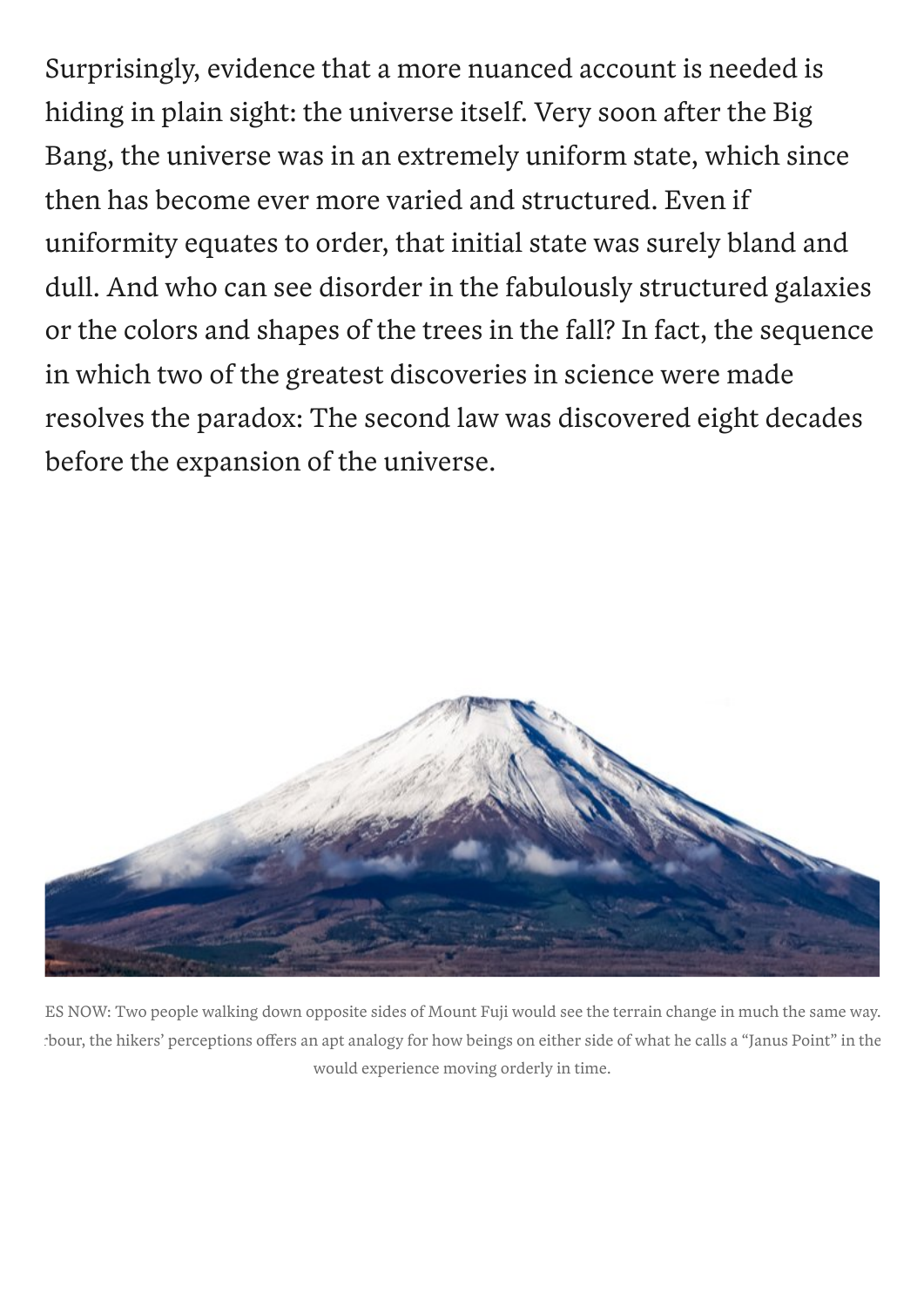The time lag is critical for one simple reason. The laws of thermodynamics, discovered in 1850 by William Thomson (later ennobled to Lord Kelvin) and Rudolf Clausius, emerged from a brilliant study that Sadi Carnot (son of Napoleon's greatest general) published in 1824. In a slim booklet that laid out all but one of the foundational principles of thermodynamics, he sought to establish the maximum efficiency steam engines could achieve. Steam engines can only function if their working medium is confined in a cylinder. This led all early work on thermodynamics to be based on systems in a conceptual box. Clausius's discovery and definition of entropy—one of the wonders of science—relied totally on infinitesimal changes from one equilibrium state of a confined system to another. The pioneers of statistical mechanics, the theoretical framework created above all by Clausius, James Clerk Maxwell, and Ludwig Boltzmann to provide a microscopic atomistic explanation of phenomenological thermodynamics, invariably considered models of gas molecules trapped in a box and forced to bounce off its walls and each other.

A rich conceptual framework, completely valid and immensely fruitful for confined systems, developed out of this simple model, and reached its definitive form in the work of J. Willard Gibbs. The model proved the existence of atoms and molecules, established their sizes, determined the incredible number of them in a grain of sand, and struck the death knell of Newtonian classical physics. That was when Planck discovered the first quantum effect in 1900. What's more, both the first and second law appeared to be founded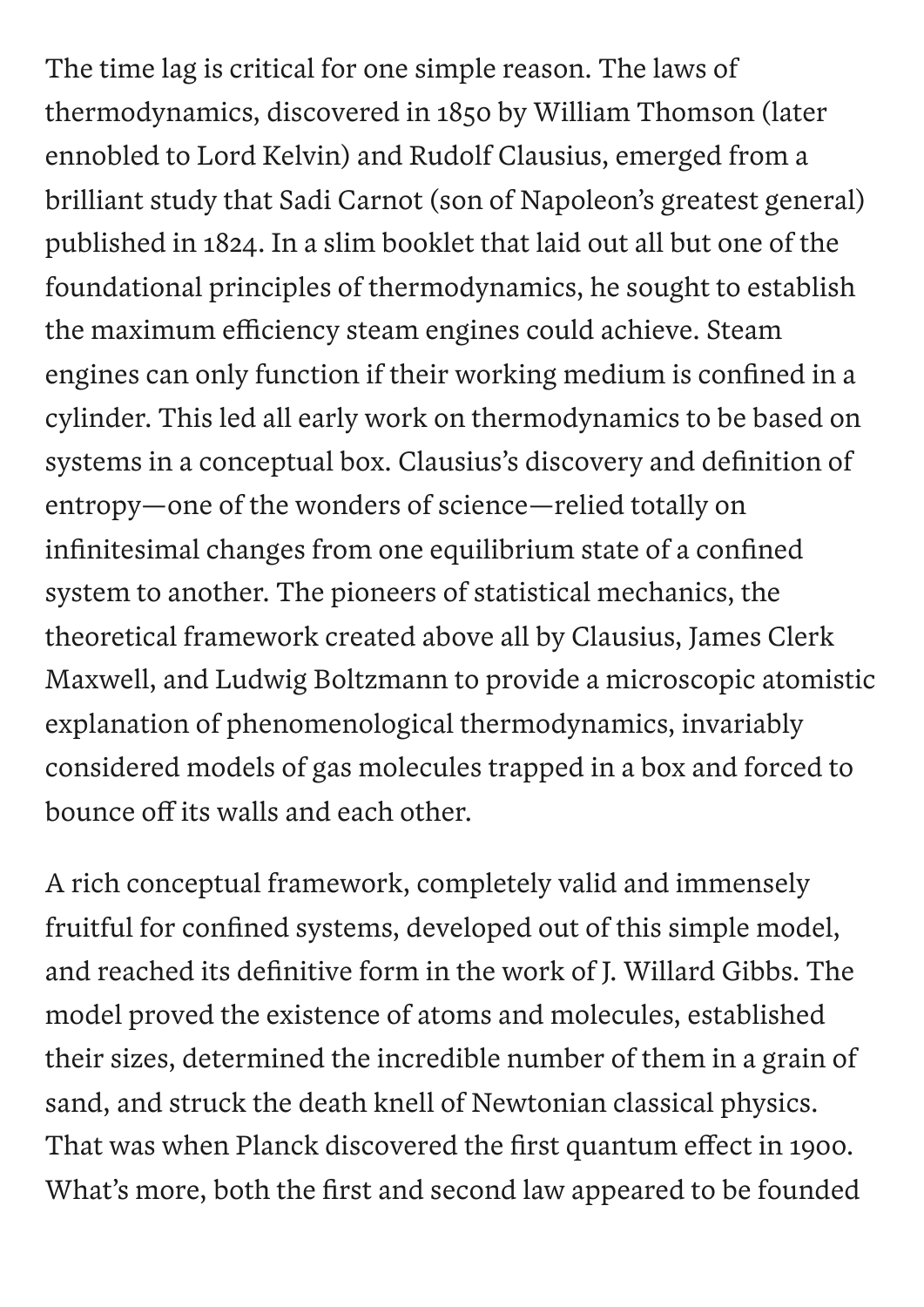on a rock-solid principle: the impossibility of creating perpetual motion machines.

> I don't deny the arrow of time. But the "box mentality" has led us to misunderstand what is happening in the universe.

It's therefore not surprising that few, if any, scientists have disagreed with the great astrophysicist Arthur Eddington's warning, "If your theory is found to be against the second law of thermodynamics I can give you no hope; there is nothing for it but to collapse in deepest humiliation." Einstein, surely a greater scientist than Eddington, was more cautious. A few years before his death, Einstein said of thermodynamics, "It is the only physical theory of universal content which I am convinced that, within the framework of applicability of its basic concepts, will never be overthrown." The caveat is all important: Do conditions in an expanding universe remain within the framework of applicability?

That is what I question. I don't suggest we can ever alter the facts that Thomson and Clausius first brought to light. Neither you nor I are going to get younger or see a shattered cup miraculously reassemble itself and jump back onto the table. There is a pervasive unidirectionality, an arrow of time, about the way things happen in the universe. Kelvin, the first to recognize its significance, called it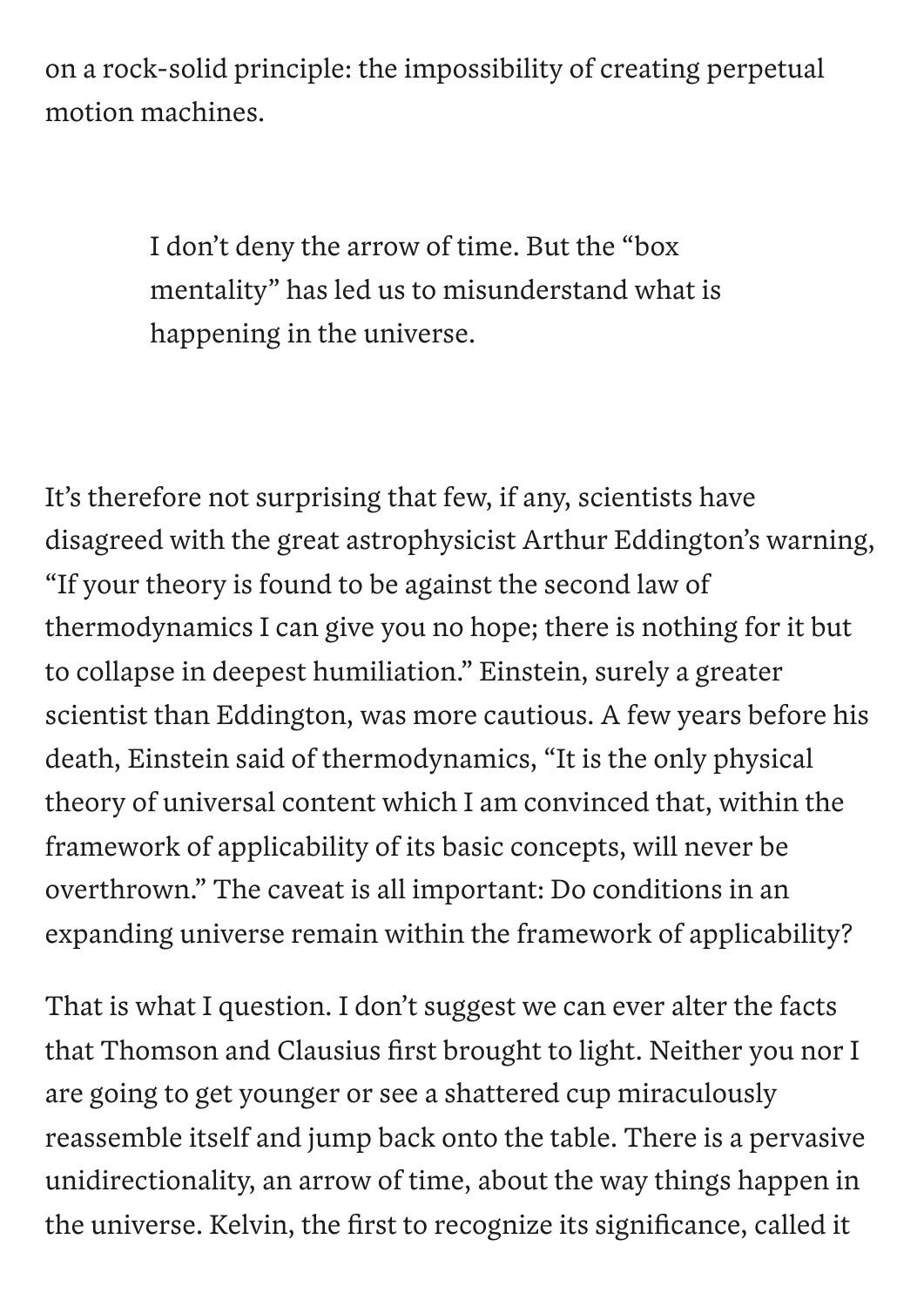"a universal tendency in nature to the dissipation of mechanical energy." I don't deny the existence of the arrow, but I do suggest that the "box mentality" has led us to misunderstand what is happening in the universe and even blinded us to the beauty that it is creating. A one-way street need not lead to a scrap yard; it might bring us to a finely landscaped park.

Compare two situations. First, the molecules in their box. If, every now and then, you open it to look at them, you can be sure to find them filling the box uniformly and going through their habitual routine—bumping into each other with random outcomes. Nothing of interest develops. This, nevertheless, was the model used to interpret mundane measurements of pressure and temperature. It led to all those marvelous discoveries and much of the technology on which today we so depend. No wonder it inspired confidence.

But now picture the box in space with its walls suddenly removed. What will the molecules do? The answer's in Siegfried Sassoon's poem "Everyone Sang" :

As prisoned birds must find in freedom, Winging wildly across the white

Orchards and dark-green fields; on – on – and out of sight.

In mathematical rather than poetic terms, the molecules soon cease to interact and fly apart, maintaining forever their release velocities and getting ever further from each other. In fact, a simple calculation may surprise you: The speed with which the molecules move apart approximates ever better the law of galactic recession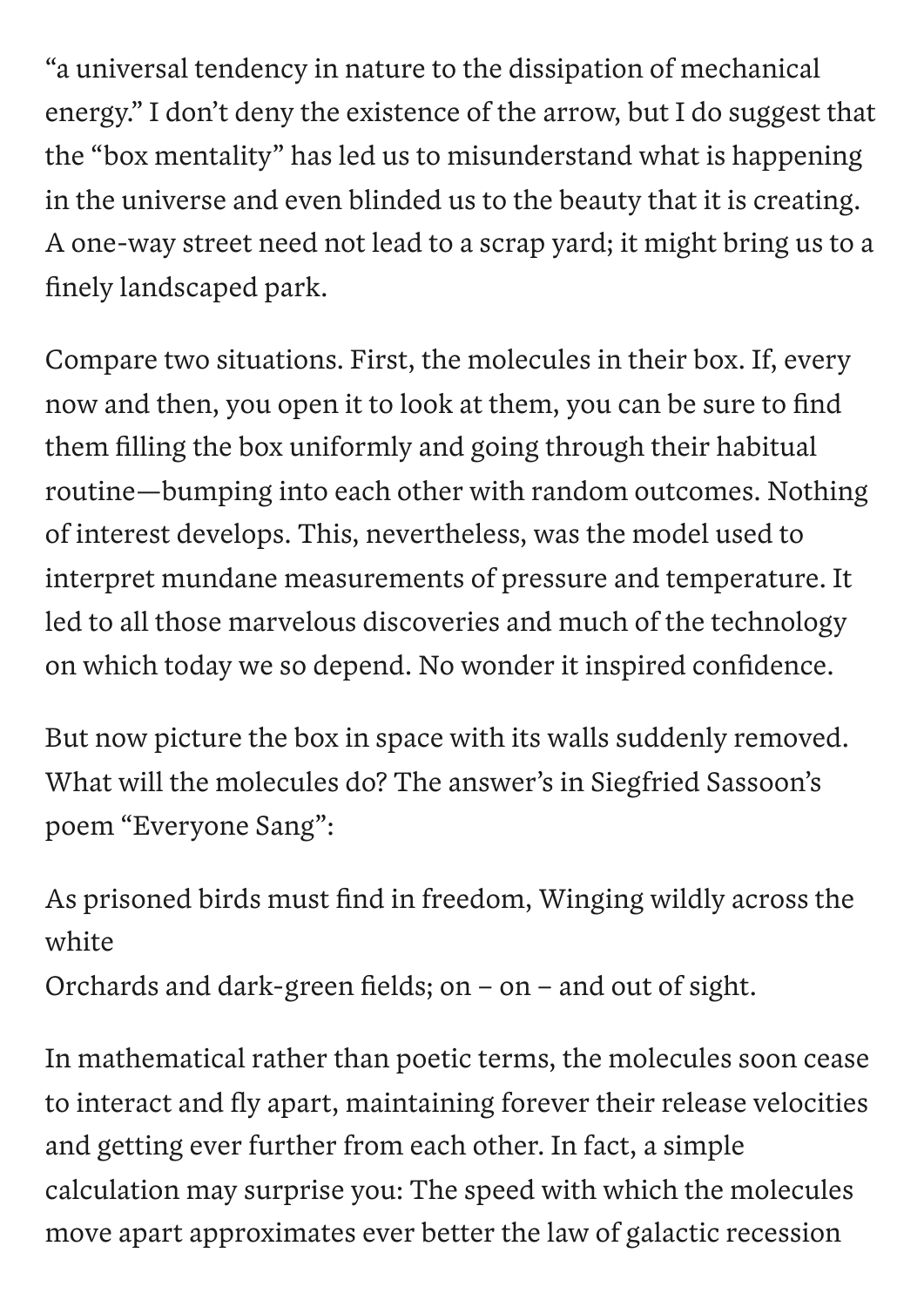that Hubble announced in 1929. This simple Big Bang model does not look like disorder on the increase.

There is a greater mismatch between entropic disorder and reality in the very heart of Newton's theory of universal gravitation. He achieved fame by explaining not only Kepler's laws of planetary motion but also the fall of an apple. However, the problem of three bodies—he had in mind the earth, sun, and moon moving in their mutual gravitational fields—gave him headaches. Although a famously difficult problem, in 1772 the great mathematician Joseph-Louis Lagrange made some progress, including a significant discovery about the behavior of a "three-body universe" that was later shown to be true for any number of bodies. It concerns what is now called the center-of-mass moment of inertia, *I*. This measures the extent of the system—for bees it would be about the diameter of a swarm—and behaves in a characteristic universal way if a single condition is satisfied: The total energy of the system is not negative.

> The beauty is in the ratios, and they persist forever even in the expanding universe.

To understand what the behavior is, assume with Newton that time flows forever forward from past to future. Then what Lagrange found is that *I* decreases from infinity in the distant past, passes through a unique minimum, and grows to infinity in the distant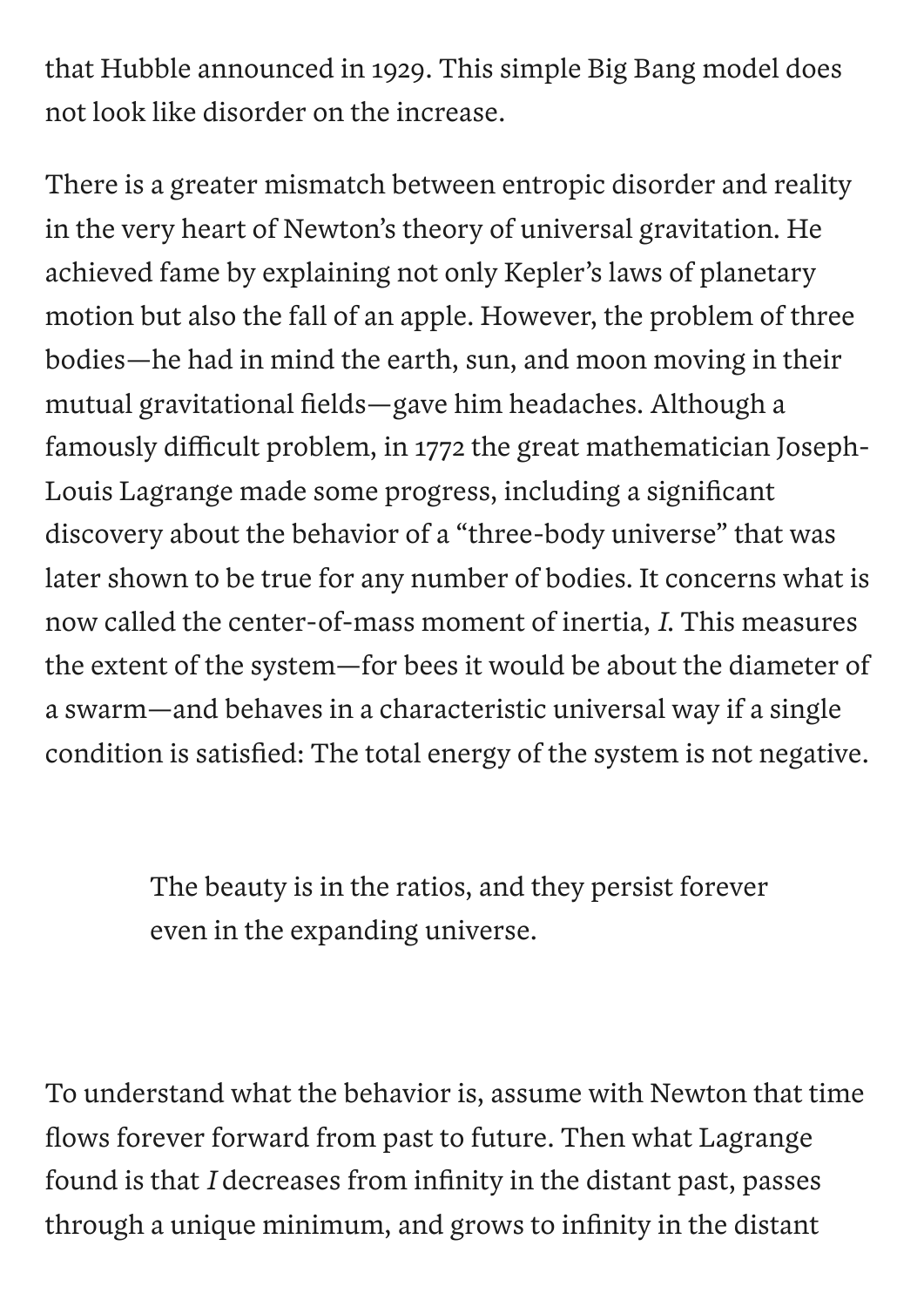future. I call this unique minimum a Janus Point. The Roman divinity can be invoked because he looks simultaneously in two opposite directions of time at once. What he sees is striking. In the region around the threshold on which he traditionally stands, the distribution of the particles (especially when there are many) is more uniform than anywhere else on the timeline of the universe. Then, in both directions, the particles cluster, taking on a shape that is more ordered and forming "galaxies." From his vantage point, Janus can see this, but if you, being a mere mortal, were in such a universe you would necessarily be on one or the other side of the Janus point and could not "see through it" to the other side. You would find that the laws of nature around you do not distinguish a direction of time but that your universe gets ever more clumpy in one direction.

There is a precise, mathematically significant quantity that may be called complexity and increases (with small fluctuations) in both directions from Janus. The big difference from what entropy does is that growth of complexity reflects an increase of order, not disorder. The effects in confined and unconfined systems are the exact opposites of each other. Moreover, the increase of complexity in unconfined systems follows directly from the governing dynamical law whereas entropy increases in confined systems for statistical reasons.

Traditional arguments assume that somehow, for an as yet unfathomable reason, the universe gets in a special state of low entropy and correspondingly high order that is then remorselessly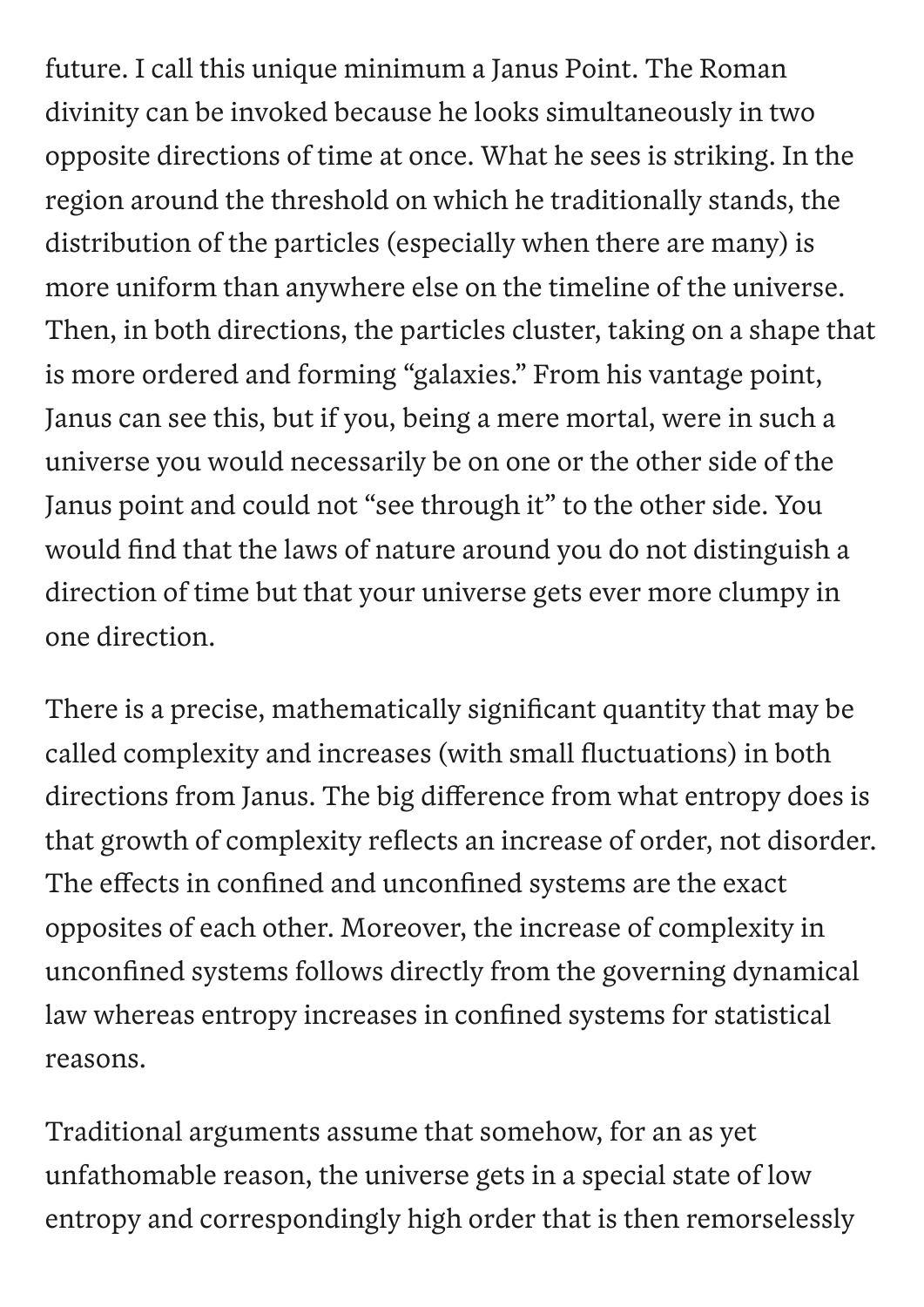destroyed. A model often given is molecules confined to a little box in the corner of a big box. That's the special initial condition. Now lift the lid of the little box; the laws of dynamics allow two quite different outcomes. It's conceivable, but barely so, that the molecules will collect in the corner of the little box and then be in an even more special state. But it is statistically more likely that the molecules will spread out into the large box and eventually fill it uniformly. This is a statistical explanation of the entropic arrow. Applied to the whole universe, a special initial condition of this kind has been dubbed the "Past Hypothesis" by the philosopher of science David Albert. The difficulty is that nothing in the known laws of nature explains the special initial condition.

Let's now think about the Janus point. It's unique and a special point. It isn't there for some inexplicable reason. Newton's laws say it must be there. Even if the weak condition on the energy is relaxed, something very like it in the form of a "Janus region" will almost always be present. The complexity will increase in both directions from it. The increase in order has a dynamical explanation and is what puts the direction into time. Moreover, beings on either side of the Janus point would think they are going forward in time and would have typically the same kind of experiences, just as two people walking down opposite sides of Mount Fuji in Japan would find the terrain and vegetation change in much the same way.

Doubts about the repeatedly claimed growth of disorder in the universe get greater when we consider what happens when, as the particles emerge from the melee at the Janus point—they are there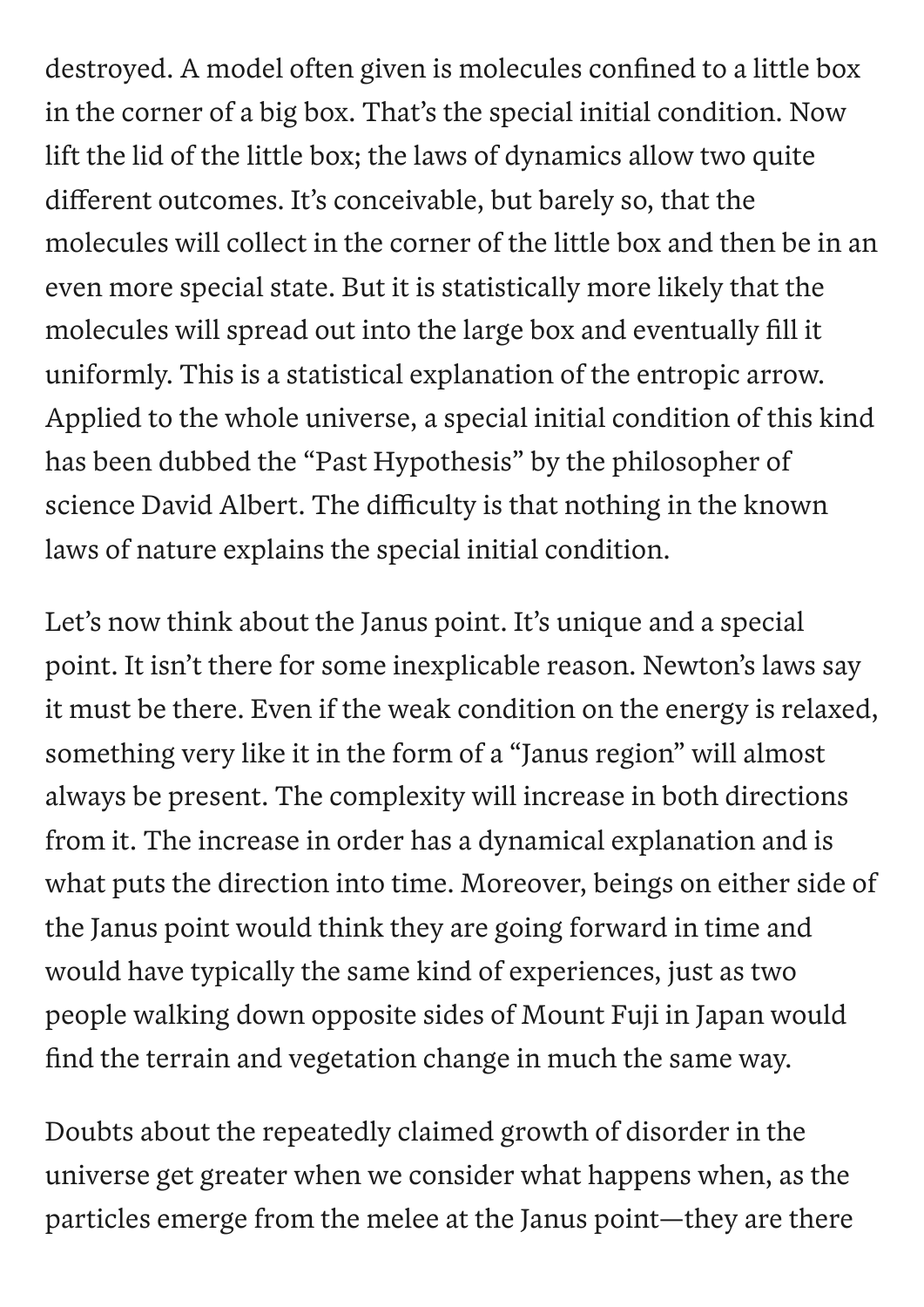typically going in all possible directions—some of them come together as "Kepler pairs." Except for encounters with other particles, which become exceptionally rare as the model universe expands and the typical distances between the particles become greater and greater, such pairs bond forever, settling down into ever more perfect elliptical motion about their common center of mass. They form exquisitely accurate rods, compasses, and clocks all in one. Their major axis defines an astronomical unit of length and a fixed compass direction (true north), while the period of their motion defines a unit of time. Does that look like disorder?

> The Janus Point resolves the mismatch between a law that does not distinguish a direction of time and solutions that do.

William Blake hated Newton's clockwork universe, as it came to be known. The poet thought it was reductive, but that was based on the appearance of the solar system, which does resemble clockwork. In fact, Newton was so amazed by its beauty and order he could not believe his laws could explain its existence—God must have set it up that way and keep a careful watch on it to see the order does not get disturbed. In fact, Kepler pairs are miniature solar systems and Newton's laws create them out of chaos. His universe first makes clocks and then allows them to tell the time.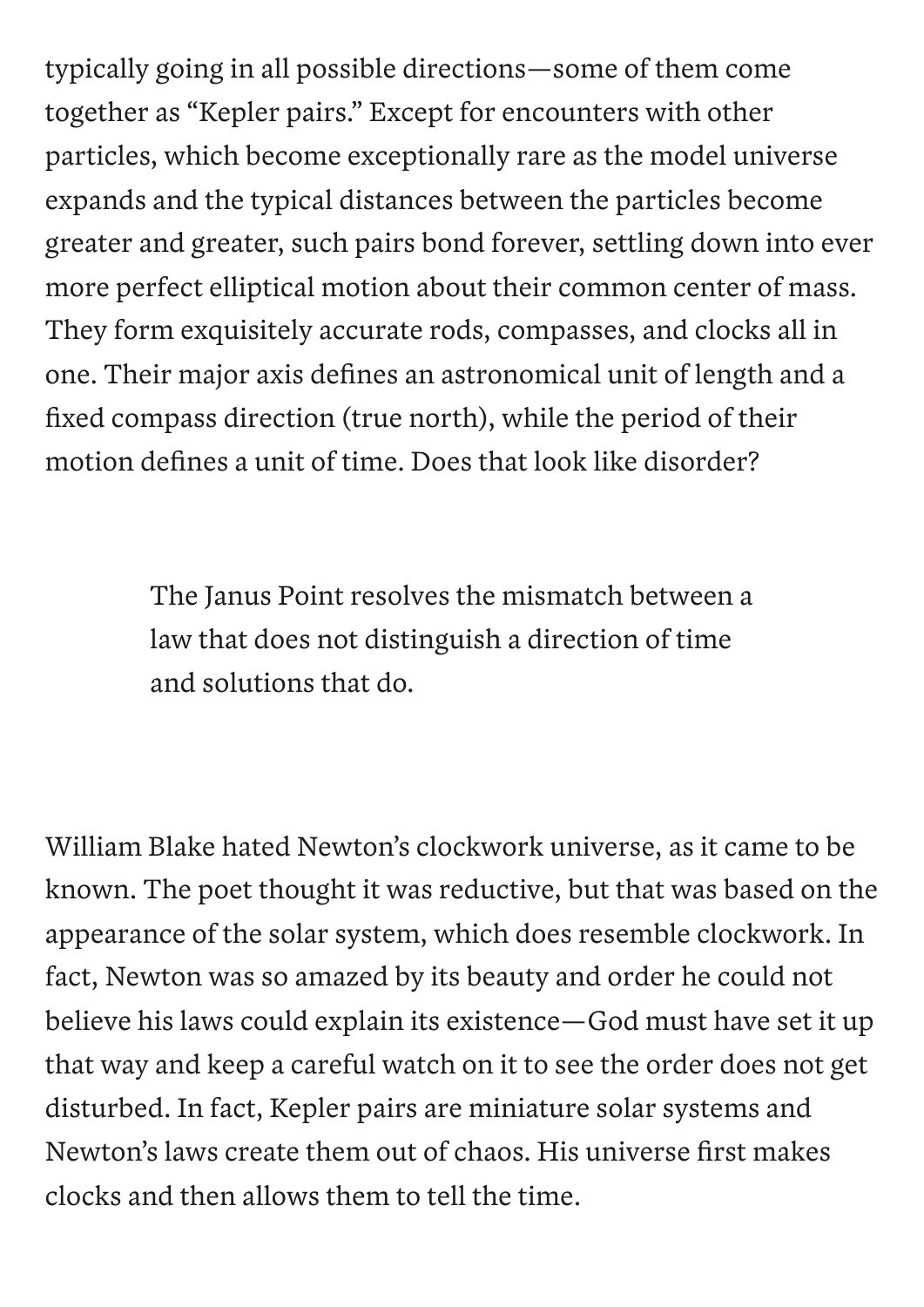In the 19th century nobody had the remotest idea that the universe could be expanding, though the possibility might have been recognized when Lagrange made his discovery. The significance of the expanding universe is that it creates room for things to happen. William Thomson may have inadvertently set people thinking in the wrong way when he spoke about universal dissipation of mechanical energy. Among multiple talents, he was a brilliant engineer and, like Carnot with his study of steam engines, was always looking for ways to improve the human lot. A negative connotation attaches to "dissipation" ; had Thomson used the neutral word "spreading, " positive as well as negative possibilities might have been seen.

There is a beautiful effect I often go to watch on afternoon walks near my home. A tree hangs above a brook where the water flows smoothly over a ford. If it has rained, drops of water fall from the tree onto the water, creating circular waves that spread out over the flowing water. You can watch the effect for far too long if you need to get on with work. The waves created by drops that hit the water at different points meet and pass through each other, each emerging intact. If the brook had no banks and the water no viscosity, that would create the condition that radiation finds in the vast voids of our expanding universe, and the patterns would remain as beautiful forever. That's the difference between an open and a closed system.

Before the banks have their effect in the brook, mechanical energy is first entirely within each falling drop but is then spread out in the circular waves. Except at or near equilibrium, Clausius's entropy is a quantity difficult to define and measure; Thomson's dissipation is a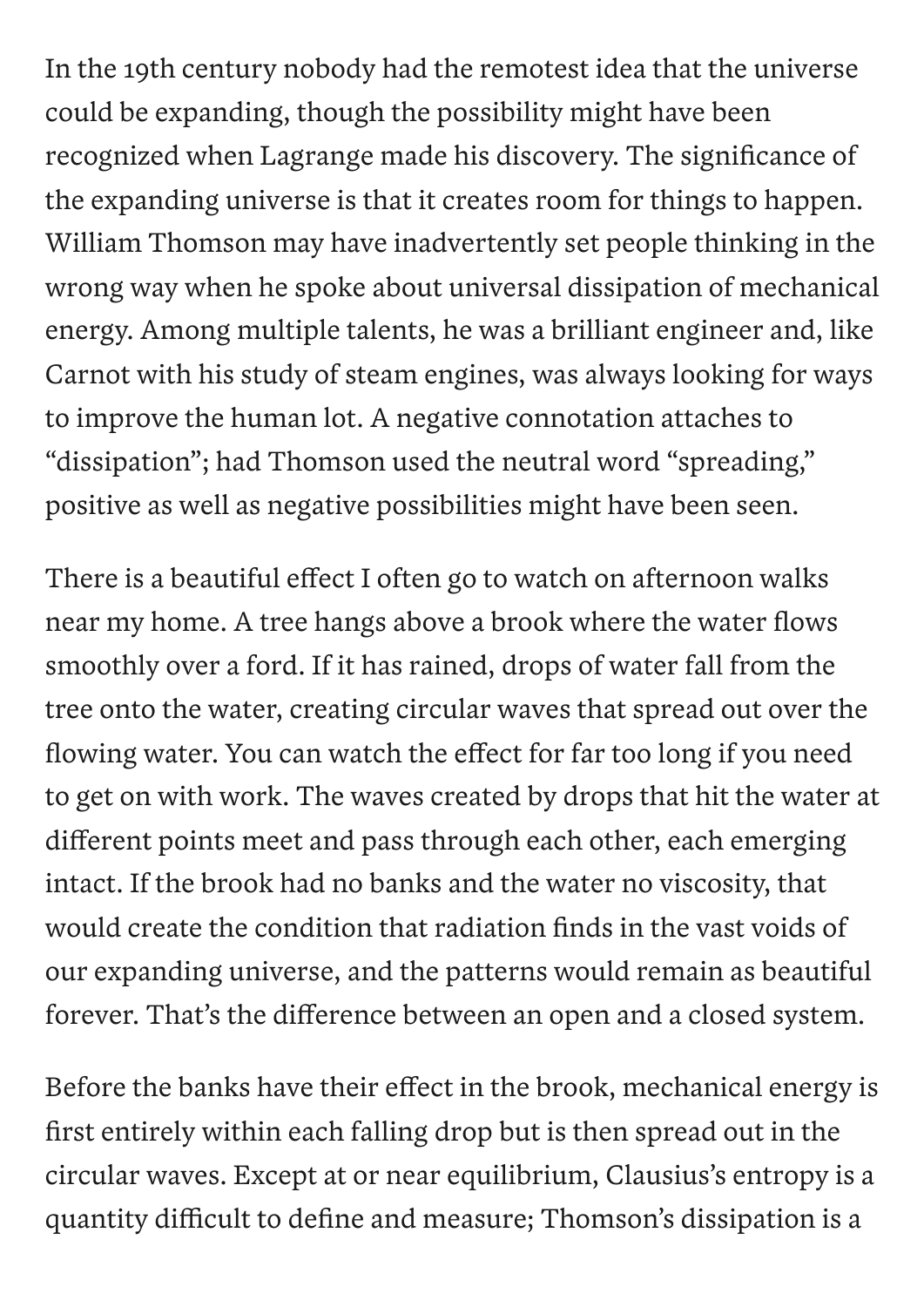qualitative effect that is both universal and easy to recognize. He mentioned the heat created by friction as an example of dissipation; the illustration has been endlessly repeated. But Thomson loved the river Kelvin in Glasgow and took his baronial name from it. He must have often seen water drops falling onto the river. If in the title of his 1852 paper, which was so influential, he had changed "dissipation" into "spreading"—it would have been a better characterization who can say how that might have changed the interpretation of the second law, especially after Hubble's monumental discovery?

The circle is the most perfect geometrical figure and pi, which relates its circumference to its radius, bids fair to be the most perfect number. "Ah," you say, "a thing of beauty may have been born, but it decays as the waves get shallower and shallower." To which I answer that you forget the lessons of *Gulliver's Travels* and the relativity of size. It is only ratios that have physical meaning. The beauty is in the ratios, and they persist forever even in the expanding universe.

I will end by saying that the notion of the Janus point, which resolves the mismatch between a law that does not distinguish a direction of time and solutions that do, might turn out to be less significant than how expansion of the universe can change the way we interpret the second law and look at the universe. I say this because the scenario I have described assumes that the size of the universe remains finite at the Janus point. But it can actually become zero in Newtonian theory and does so typically in Einstein's